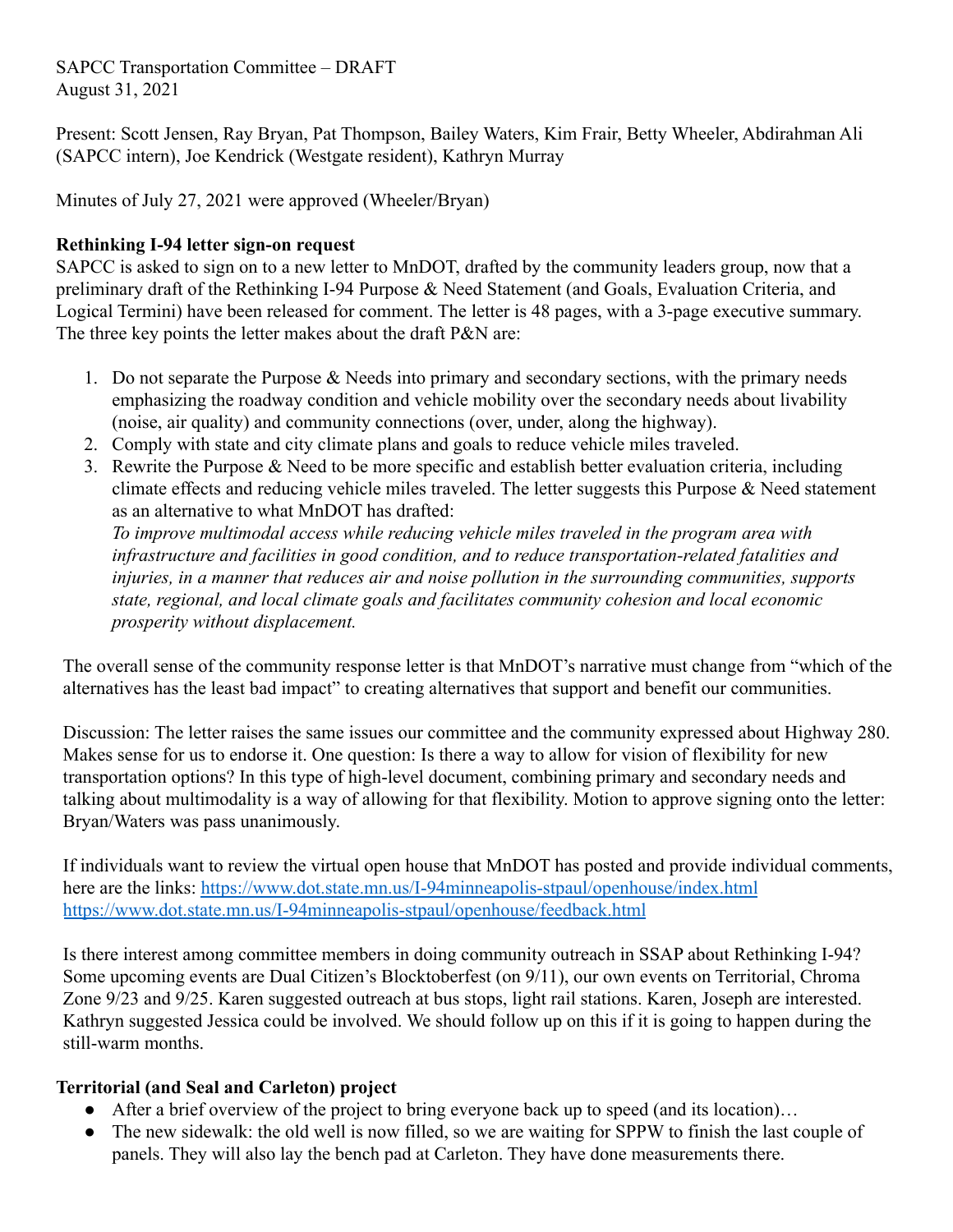- Kathryn was taped for the AARP publicity/video. It went well. We will send photos to use in the video.
- Crosswalk on Territorial at Carleton: SPPW approved having a crosswalk, after we got a count of how many people crossed on a weekday between 4 and 6 p.m. and how many folks at Seal are over 65 or have a physical mobility limitation and at the HOA are over 65. We are lining up an artist to do a MUTCD-compliant crosswalk painting and Kathryn is working to get the permits to close Territorial to make that happen. The Right of Way office is not being responsive, unfortunately.
- Benches: the artist call has not gone out yet, but will soon. It will probably have a 9/24 return date. Will have an installation deadline of December 31. Bench specs will fit use by folks with physical limits (such as requiring arms on the bench), and should include being able to support heavier people.
- Seal Street painting the artist call has gone out with a return date by Sept. 10. Will be selected as soon as possible after that through the subcommittee, then start work almost immediately.
- Community outreach on the Seal painting is needed for input gathering and the main painting event. The St. Anthony Green annual meeting is September 9, so that's an opportunity. Need outreach at Seal, but also The Ray, Union Flats, Hampden Square.
- Pre-event / input gatherings (when?). Jessica can help promote. Could be virtual or outside with Sunday Table pickup at Seal. Maybe one virtual, one outside?
- Painting event: October 2 (Oct 3, 9, 10 rain dates). Committee volunteers: **save those dates**! Timing outline, idea of how it will go:
	- the night before, close the street, set up popup tents (welcome tent, paint/brush station, cleanup)
	- very early morning, final setup and artist and small crew transfer design to street with chalk
	- artist and small crew outline design with 1" rollers
	- main event start time 10 a.m., more people come and start painting/filling in outline
	- painting through the day, end by 5 p.m.

## **Extend the Greenway economic impact report**

Given the general sense at the federal DOT and Rethinking I-94, this seems like the best possible time to push for action and funding on extending the bike Greenway from Minneapolis to Saint Paul. The Midtown Greenway Coalition did an economic impact study and held an event to promote it on 8/21 at Lake Monster. Showed how much tax base has been built within half a mile of the Minneapolis Greenway since it was opened, essentially arguing building out more Greenway connection would pay back the investment. SAPCC is a partner organization in Extend the Greenway, which would run along the south edge of SSAP, connecting also to the U of M East Bank Campus, Merriam Park (and Ayd Mill), the Grand Round, and now the new park in Westgate as well, connecting across Wabash.

We should have more formal liaison with Extend the Greenway organization… It needs more St. Paul/Ramsey County leadership. The current Minneapolis mayor doesn't seem to have enough interest. Carter/Stark do. The Towerside spur to Stadium Village could be opened from Saint Paul even without the bridge connection. And the connection to the new park at Westgate on Wabash (St. Paul Parks has gotten a DNR grant for the part west of the bridge). They don't even remember to mention the Pelham/Grand Round connection. Joe may be interested in taking on that role. Karen will meet with him to go over background (maybe Bailey also) some time fairly soon (next couple of weeks, probably on a weekend).

Good background information on the study and Extend the Greenway generally (with links to the study) in this MinnPost article by Bill Lindeke:

[https://www.minnpost.com/cityscape/2021/08/now-is-the-time-for-a-revolutionary-midtown-greenway-expansi](https://www.minnpost.com/cityscape/2021/08/now-is-the-time-for-a-revolutionary-midtown-greenway-expansion) [on](https://www.minnpost.com/cityscape/2021/08/now-is-the-time-for-a-revolutionary-midtown-greenway-expansion)

A couple of closing thoughts:

Bailey was selected to be in the Met Council's Travel Behavior Inventory Survey. Reuben Collins, the bike coordinator from SPPW, was also.